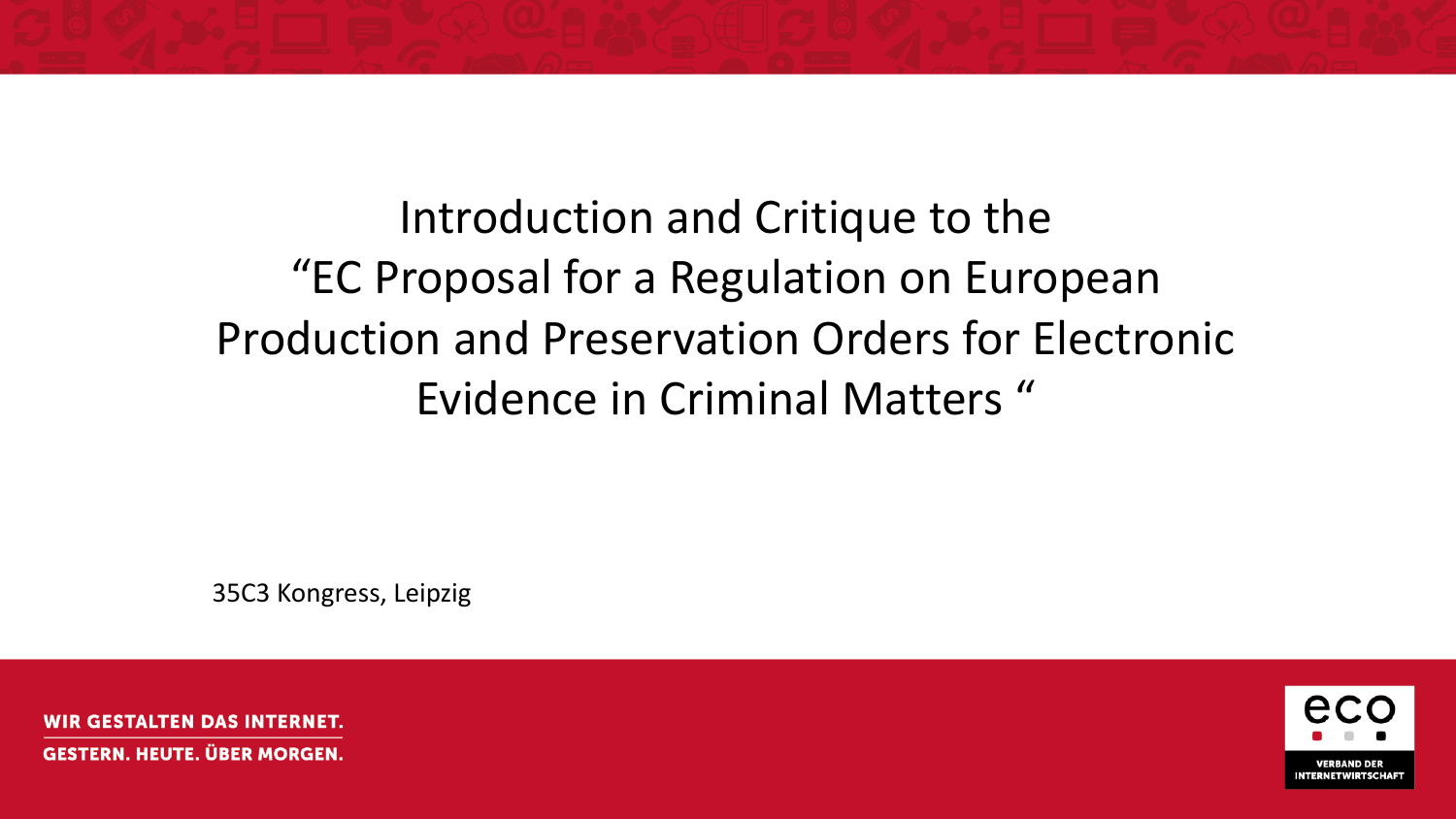## **What's it all about?**

- Proposal of the Commission (COM(2018) 225 final) dated 17. Apr 2018
- The proposed regulation is about access to stored data by law enforcement within the scope of an investigation, so this talk is NOT about mass surveillance or preemptive measures
- It compels service providers "enabling legal or natural persons in one or more member state(s) to use the services listed" to directly cooperate with law enforcement from another member state

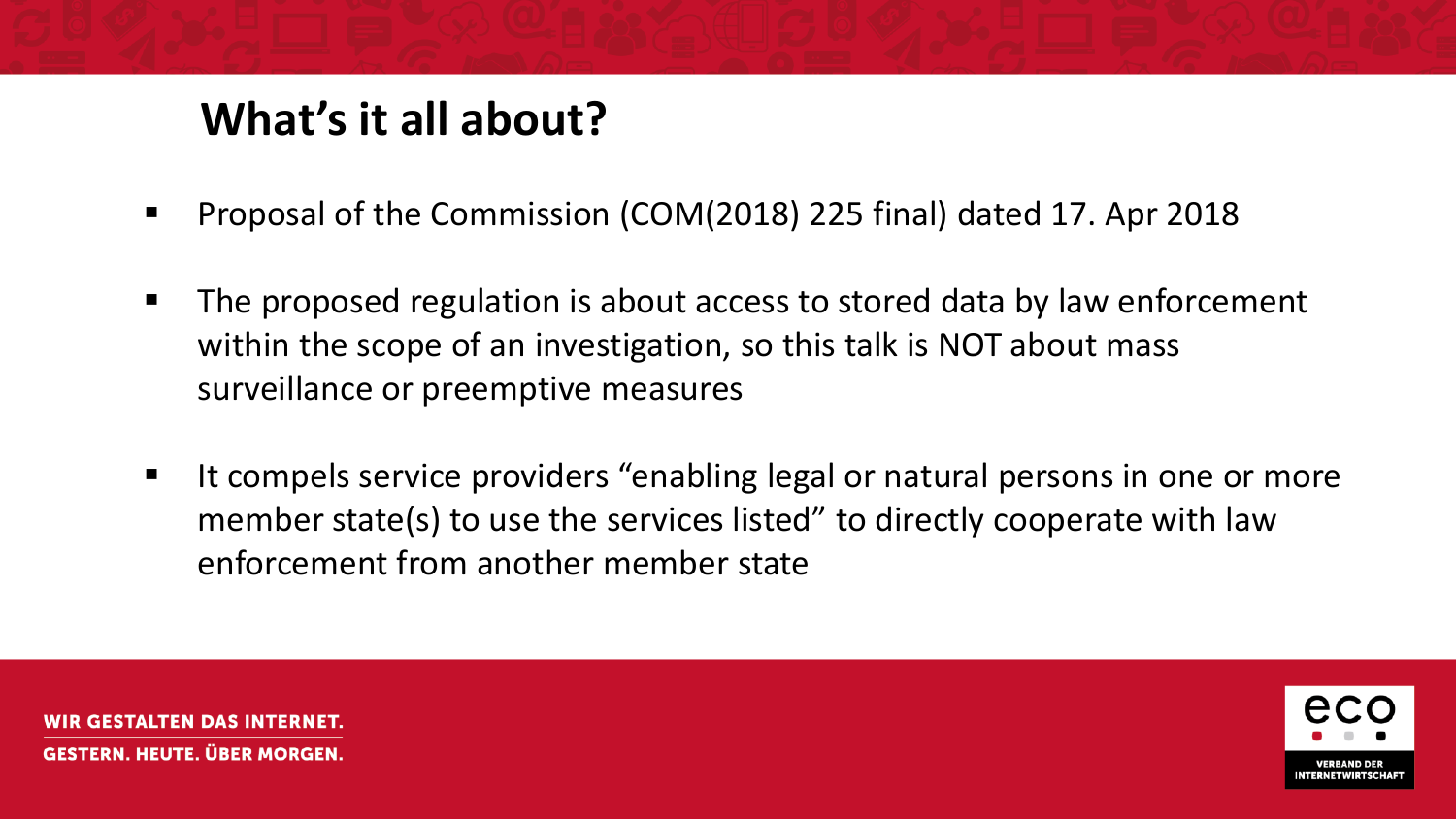## **Scope of the proposed Regulation**

- Service Providers are supposed to provide a full copy of all stored data to law enforcement authorities of an enquiring member state
- Data types considered basically include all stored data, i.e. telephone records, email, transaction data, communication data, cloud storage, etc.
- Authorization and limitations for access to data exclusively follow the law of the requesting member state
- There is no requirement to involve or even inform the authorities of the target member state



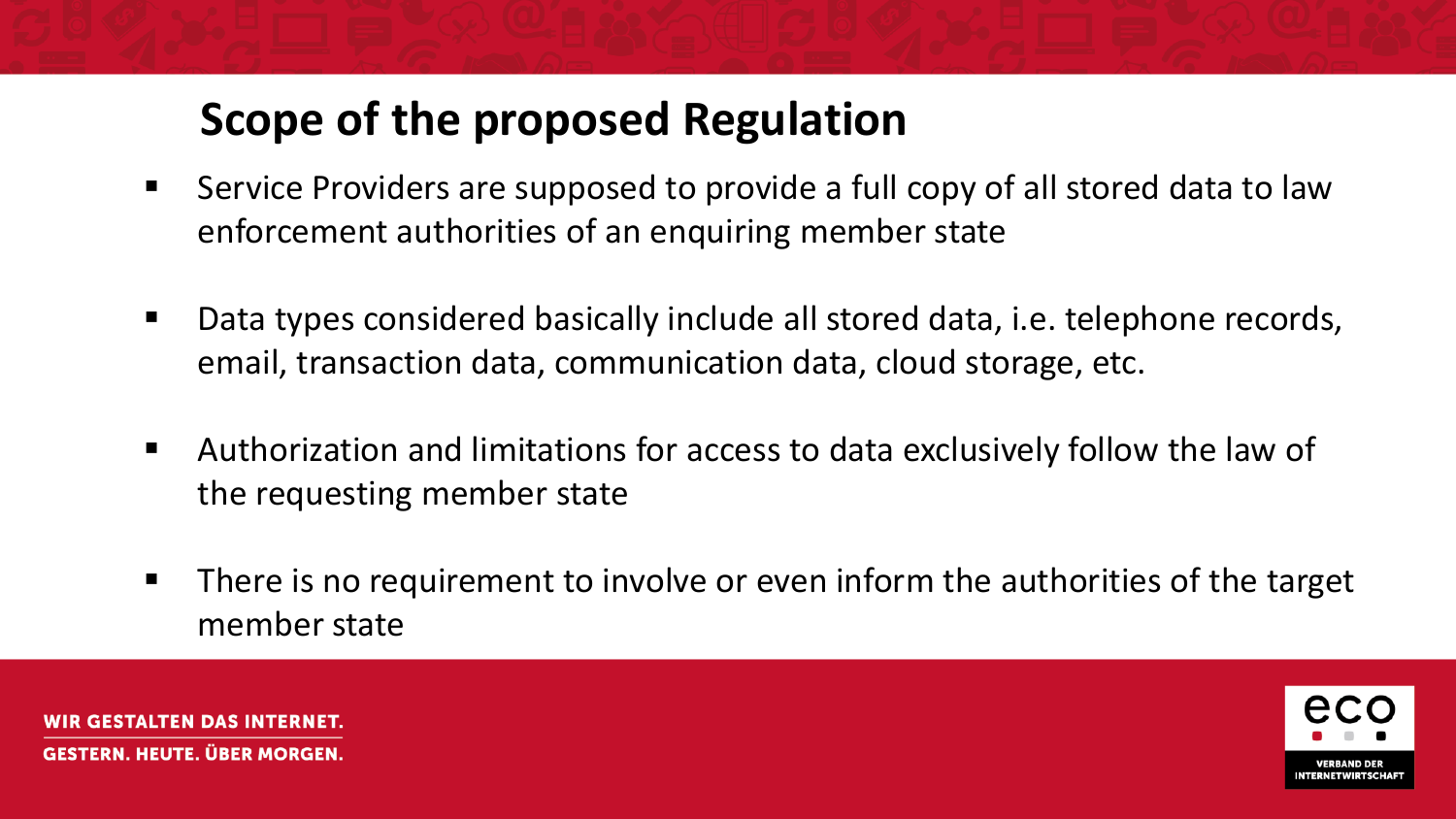## **Which types of services are covered?**

"Examples of Service Providers covered" as presented by the Commission at the COPEN meeting, 29/30.05.2018 include:

- Electronic Communication Services as defined by the EECC
- Information Society Services including "social networks, online market places facilitating transactions, and other hosting service providers"
- Internet Domain Name and other IP Numbering Services including "address" providers, domain name registries and registrars and related privacy services"



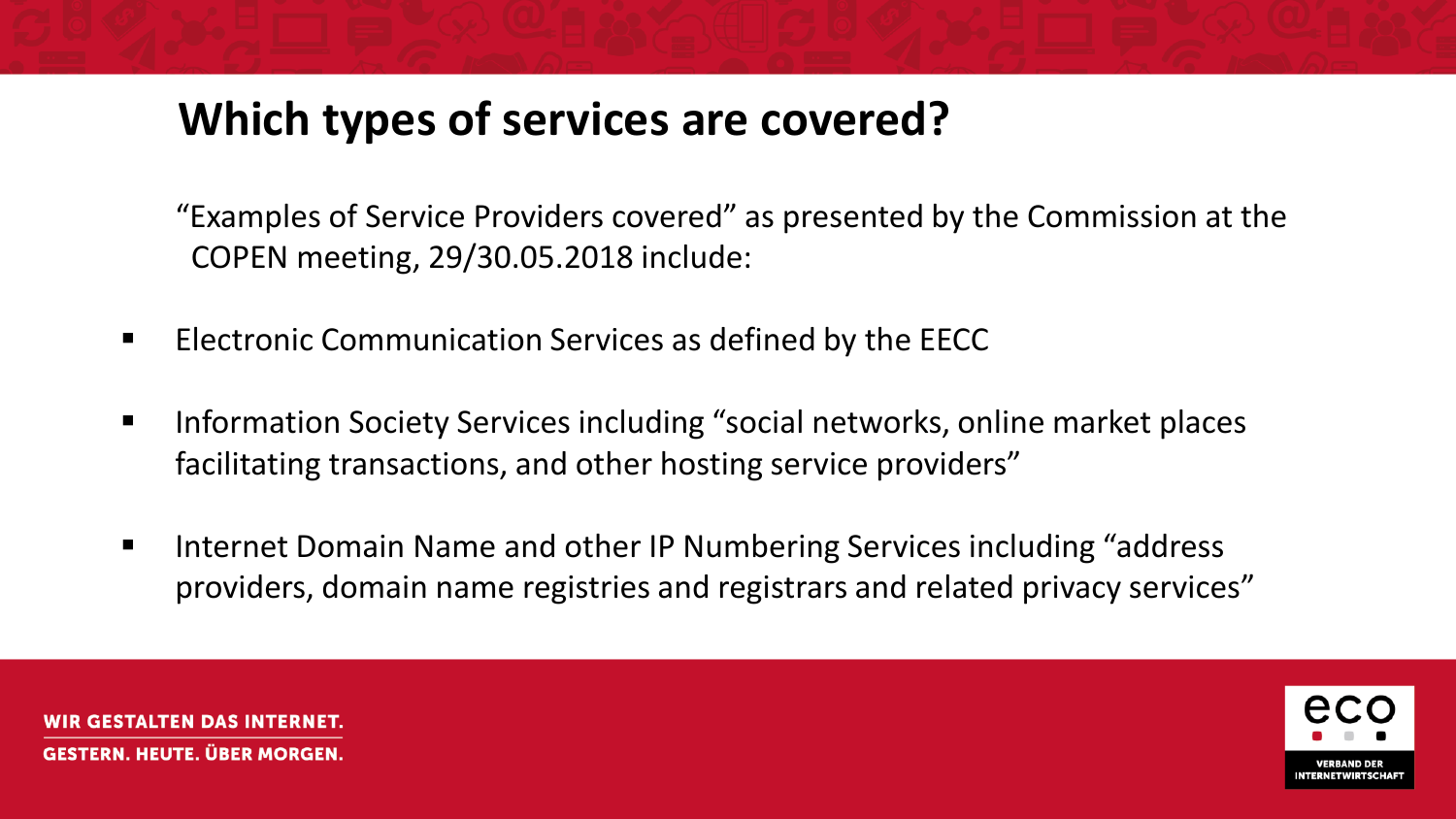### **Examples of Electronic Communication Services**

#### **Internet access services**

BT, Vodafone, NetCologne, Orange, Proximus, Telia, TMobile, Ziggo

#### **Interpersonal communications services**

KPN, Vodafone, Tele2, T-Mobile, Simyo, Ben, Hollands Nieuwe, Simpel, Telegram, Skype, WhatsApp, Signal, Messanger, imessage, yahoo, gmail

#### **Conveyance of signals**

Anyone who exercises actual control over the transmission of signals over networks regardless of the type of information conveyed (ISPs, satellite network providers, radio and TV broadcasters etc.)

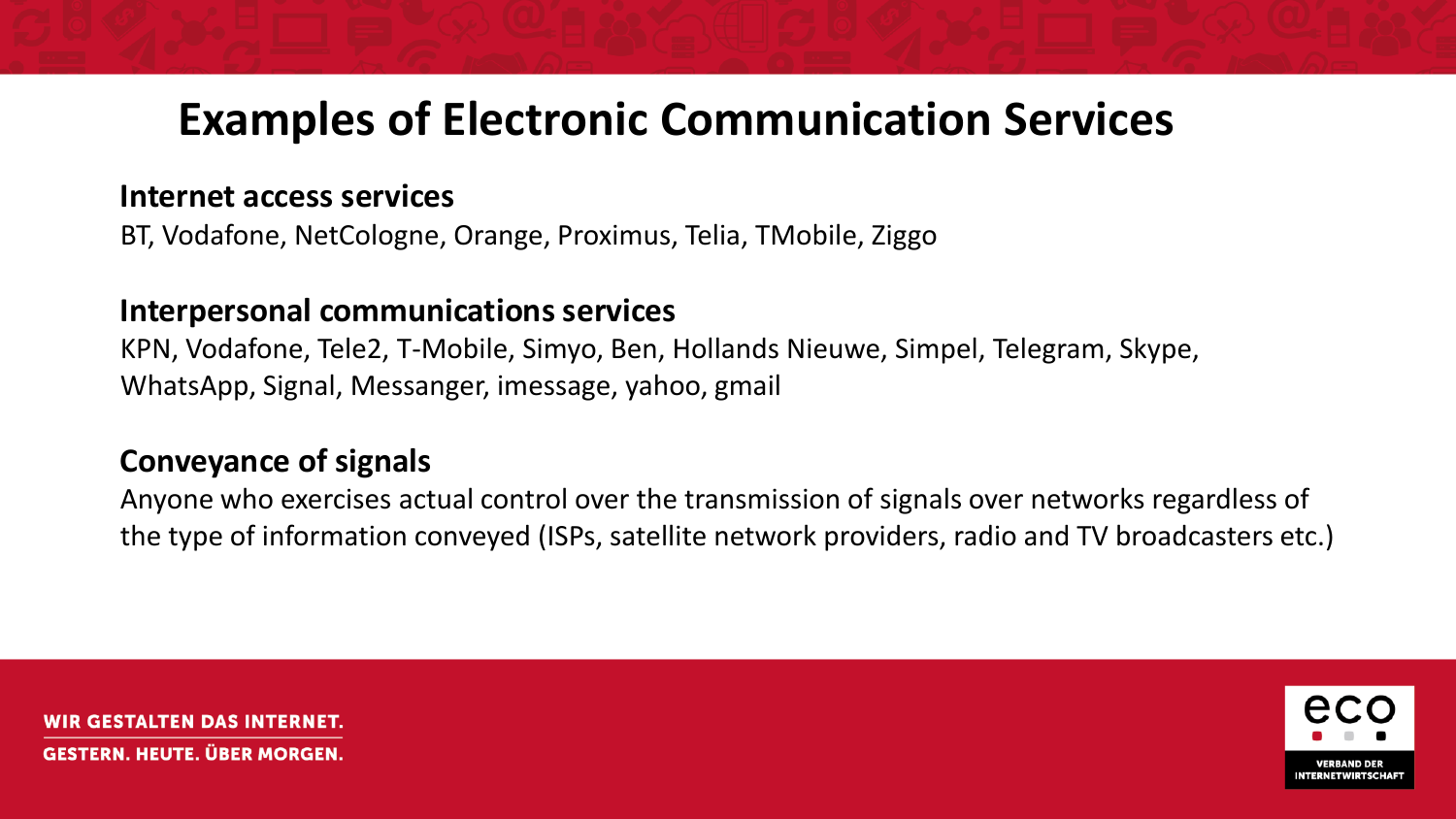### **Examples of Information Society Services**

**Social networks** Facebook, Twitter, LinkedIn, Google+

**Online market places** Amazon.com, eBay, Tweedehands.be

**Hosting service providers**

Amazon Web Services, OVH, cloud service providers for corporate infrastructure

**Other information society services that fall within the definition** Youtube, Microsoft Azure, Microsoft Office 365, online gambling website, Itunes

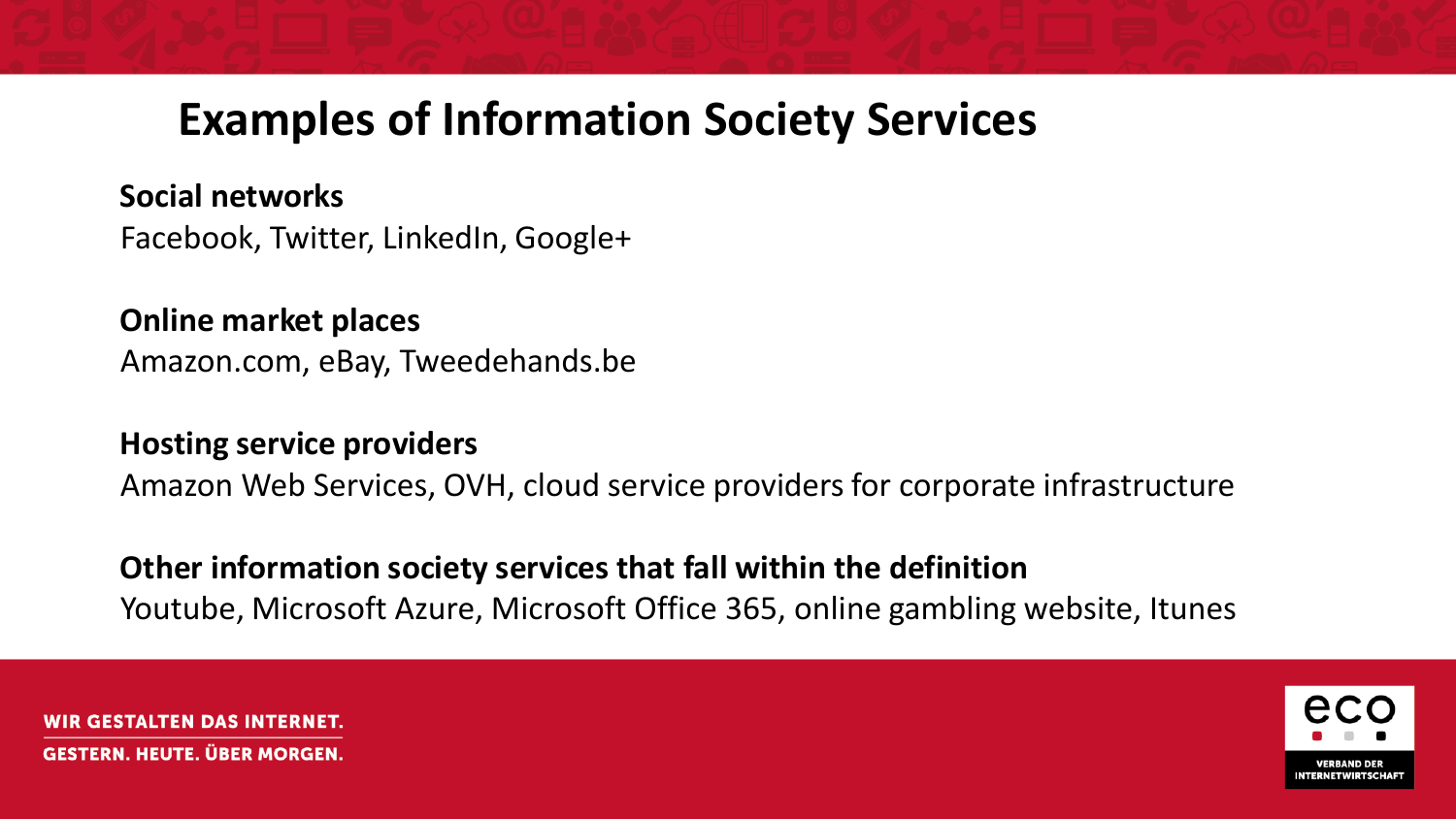#### **Examples of Internet Domain and IP Numbering Services**

**IP Address providers** Ripe NCC

**Domain name registries** EURid (.eu), SIDN (.nl)

**Domain name registrars** OVH.com, SIDN, KPN

**Privacy and proxy services** United-Domains AG

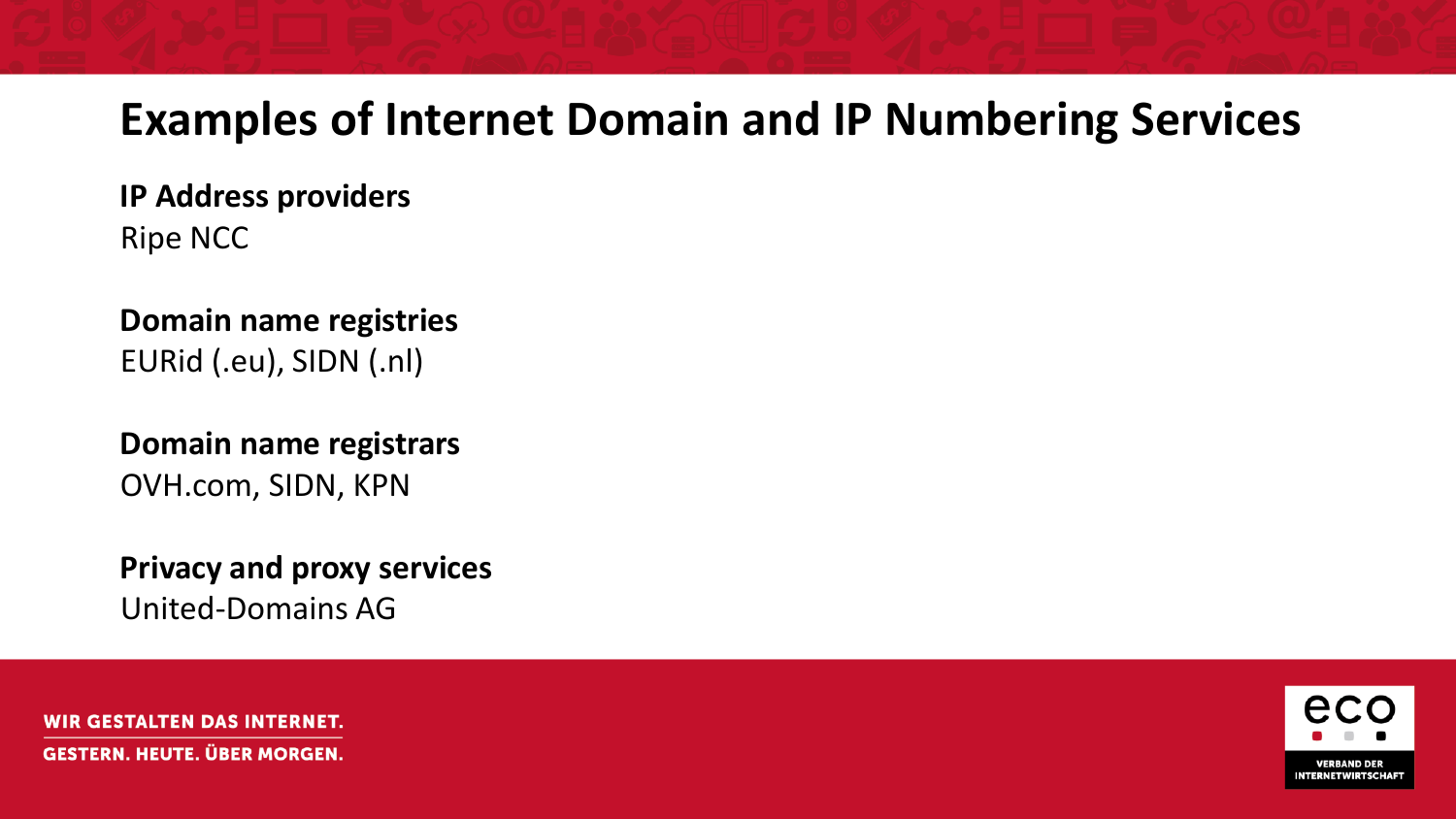# **Say again…?**

- All data stored in a single member state is supposed to be released to a requesting member states LEA within 10 days (or even 6h in case of emergencies)
- The proposal follows the idea that each EU member state is sovereign in its laws and LEA procedures and can follow though with an investigation in all of the EU, regardless of the locality of stored data.
- Service providers are not supposed to check the legality of a request (and will probably not even be able to validate requests from differing regions of law).
- There is, however, no harmonization of criminal law or law enforcement procedures within the EU



LTEN DAS INTERNET **GESTERN. HEUTE. ÜBER MORGEN.**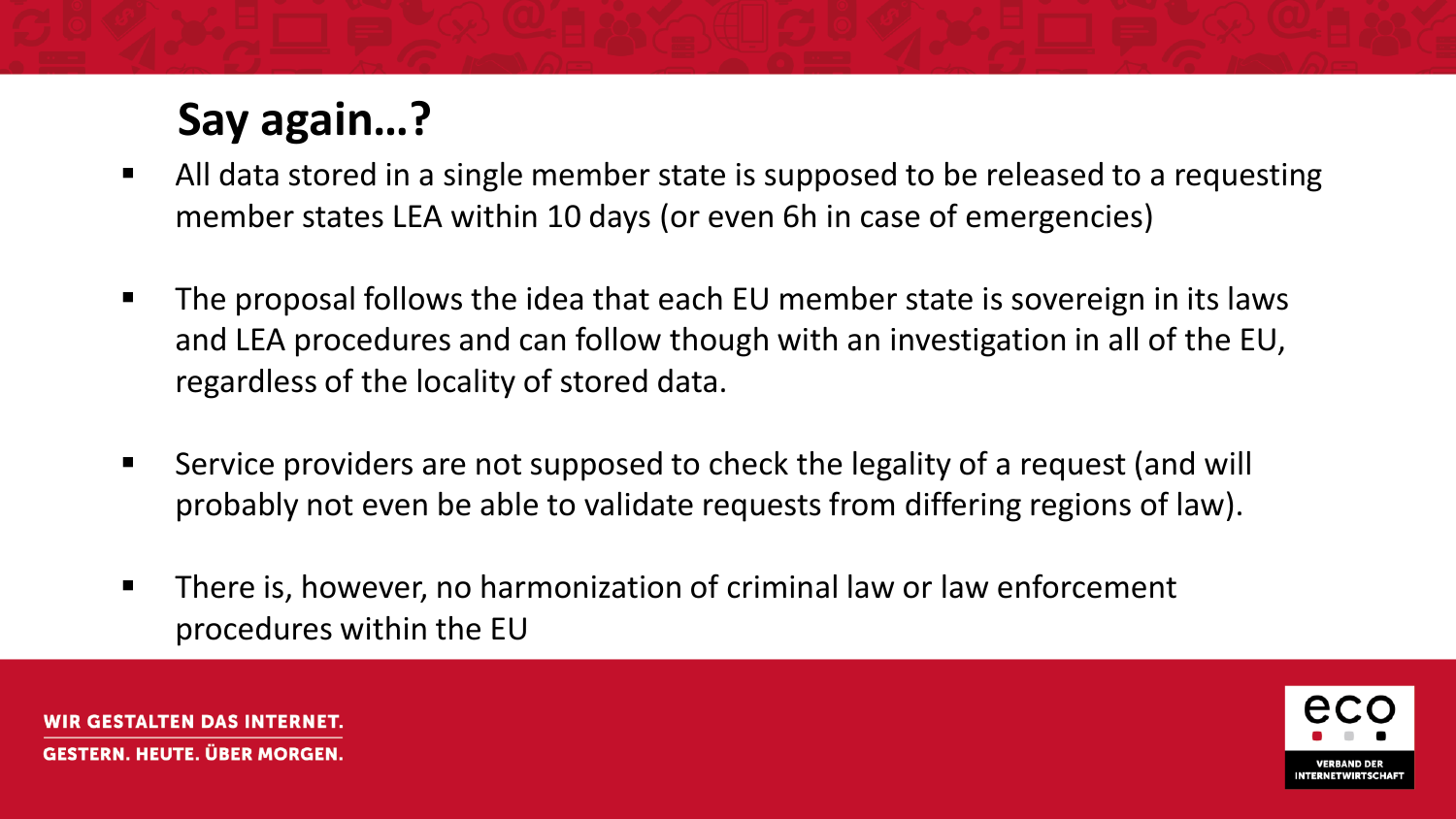## **Can't LEAs do this already?**

- In principle, LEAs can already request all sorts of stored information to build a case or further an ongoing investigation.
- However, the request will have to be submitted to and processed by the authorities of the seat of the service provider, which will request the information as a proxy.
- Local authorities will only process and forward enquiries which will be punishable under local law and warrant a release of the requested data.
- It is the obligation of the local authorities to observe all local laws, individual and fundamental rights as well as legal remedies concerning the subject in question.



LTEN DAS INTERNET **GESTERN. HEUTE. ÜBER MORGEN.**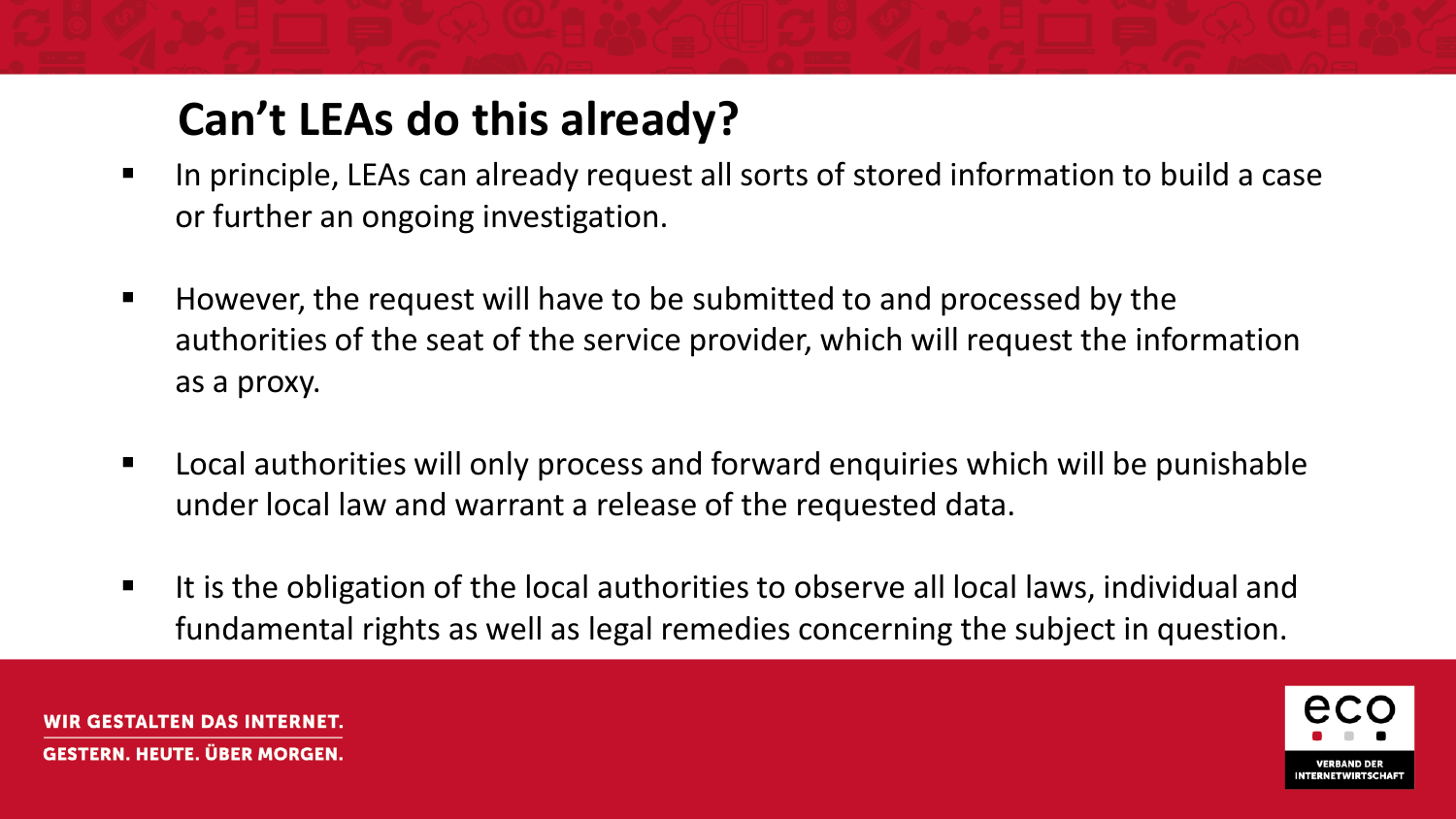## **Challenges to Individual Rights**

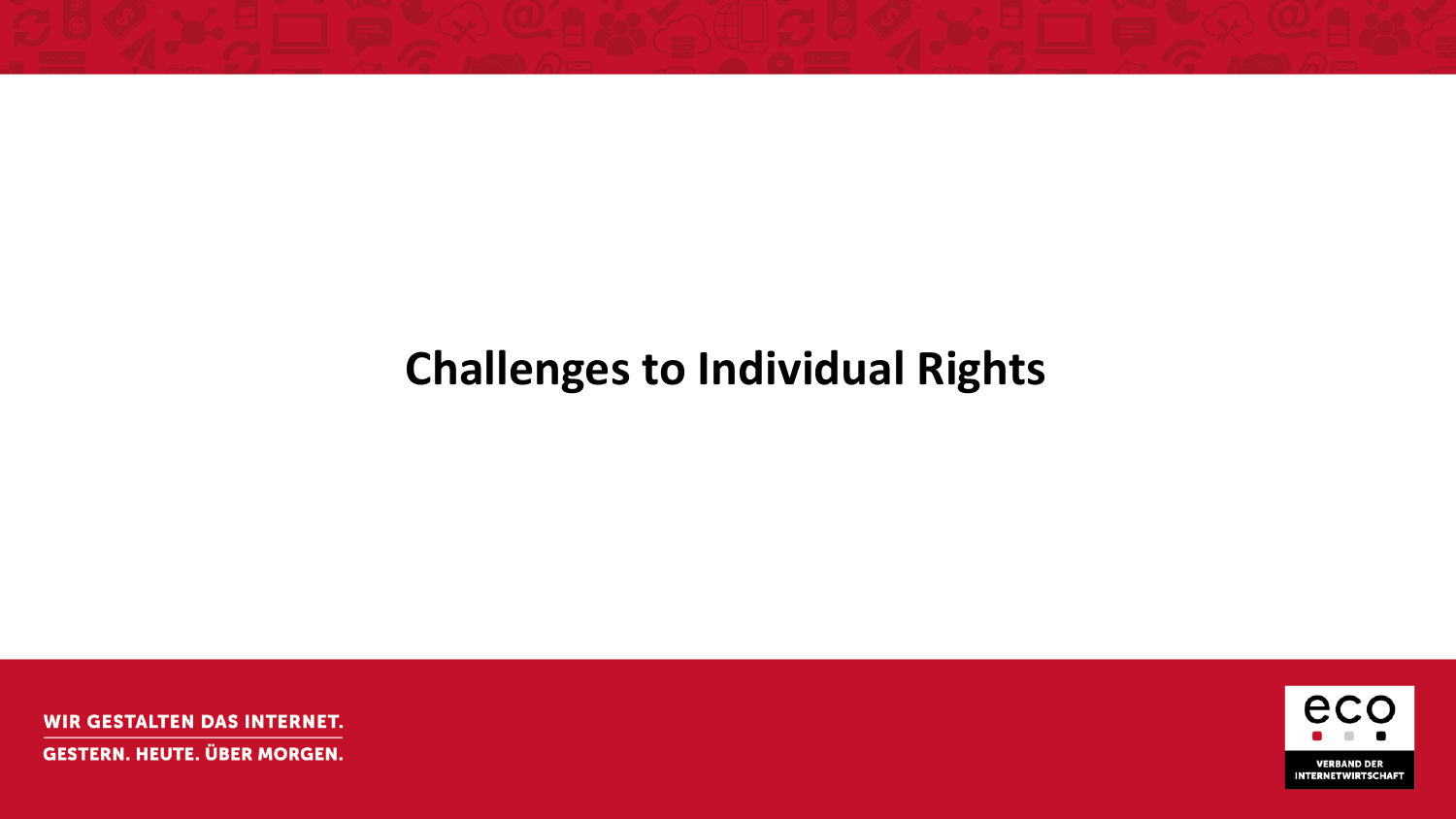# **Problem Areas identified (I)**

- Enforcement of due process & legal remedies for the individual
- Enforcement of information of the individual (No harmonization within EU!)
- No harmonization on affected legal areas in member states, i.e.
	- abortion in Poland (Email Services)
	- Puigdemont not prosecutable in Germany (Cloud Data)
	- Usage of toll data (Toll Collect)
	- Types of cell data eligible to be requested (Telefonica)
	- Treatment of stored data i.e. personal photos, diaries, company secrets/IP



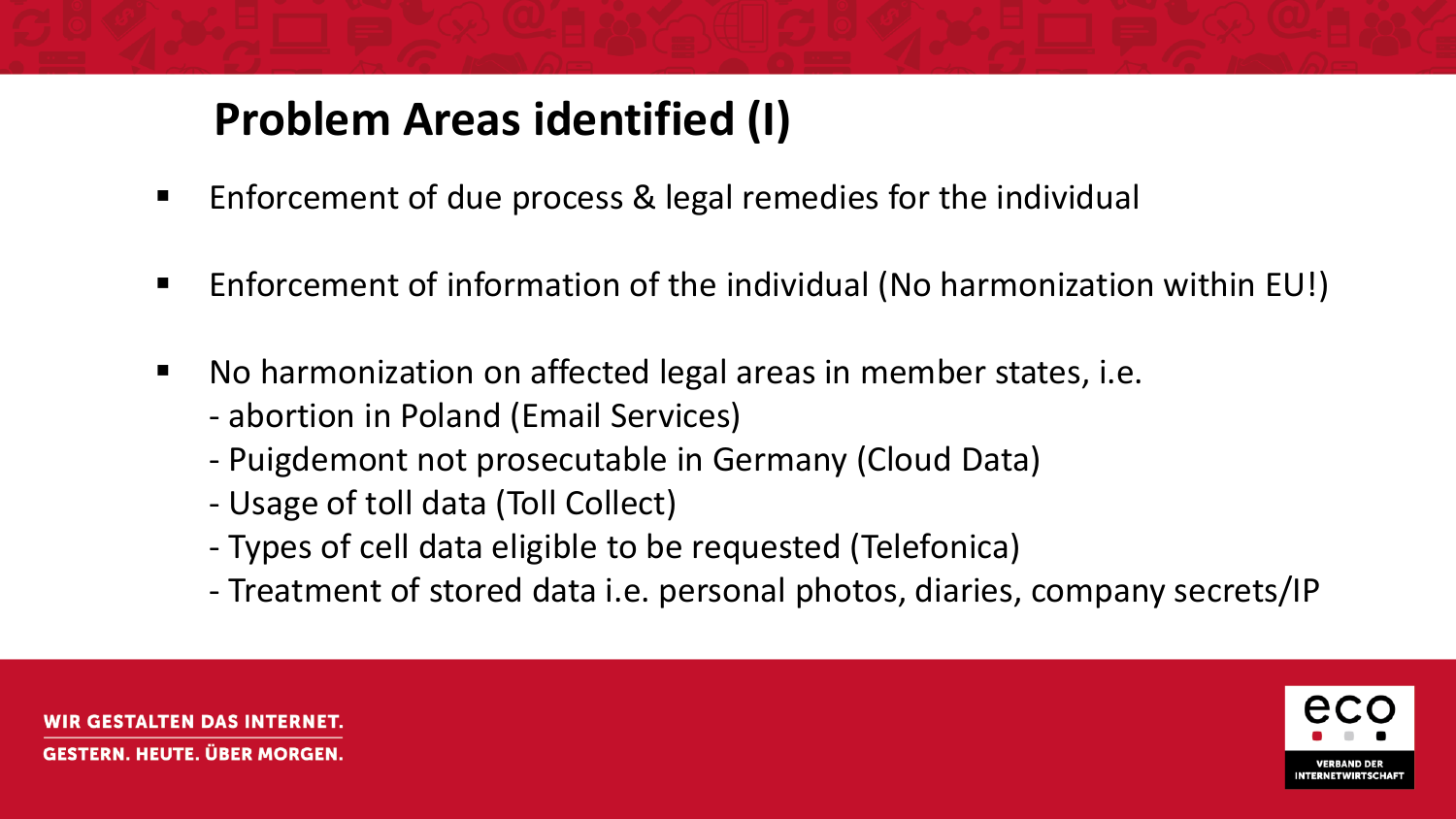## **Problem Areas identified (II)**

- A similar measure would never be accepted in the physical world (i.e. a seizure of the Hungarian Police in Austria without information)
- How will differing constitutional rights (i.e. "Kernbereichsschutz" under German Consitutional Law) be resolved? Part of the Lisbon Contract stipulates that data concerning this core of private life protected by §1 Art. 1 GG can not be infringed upon by European Law.

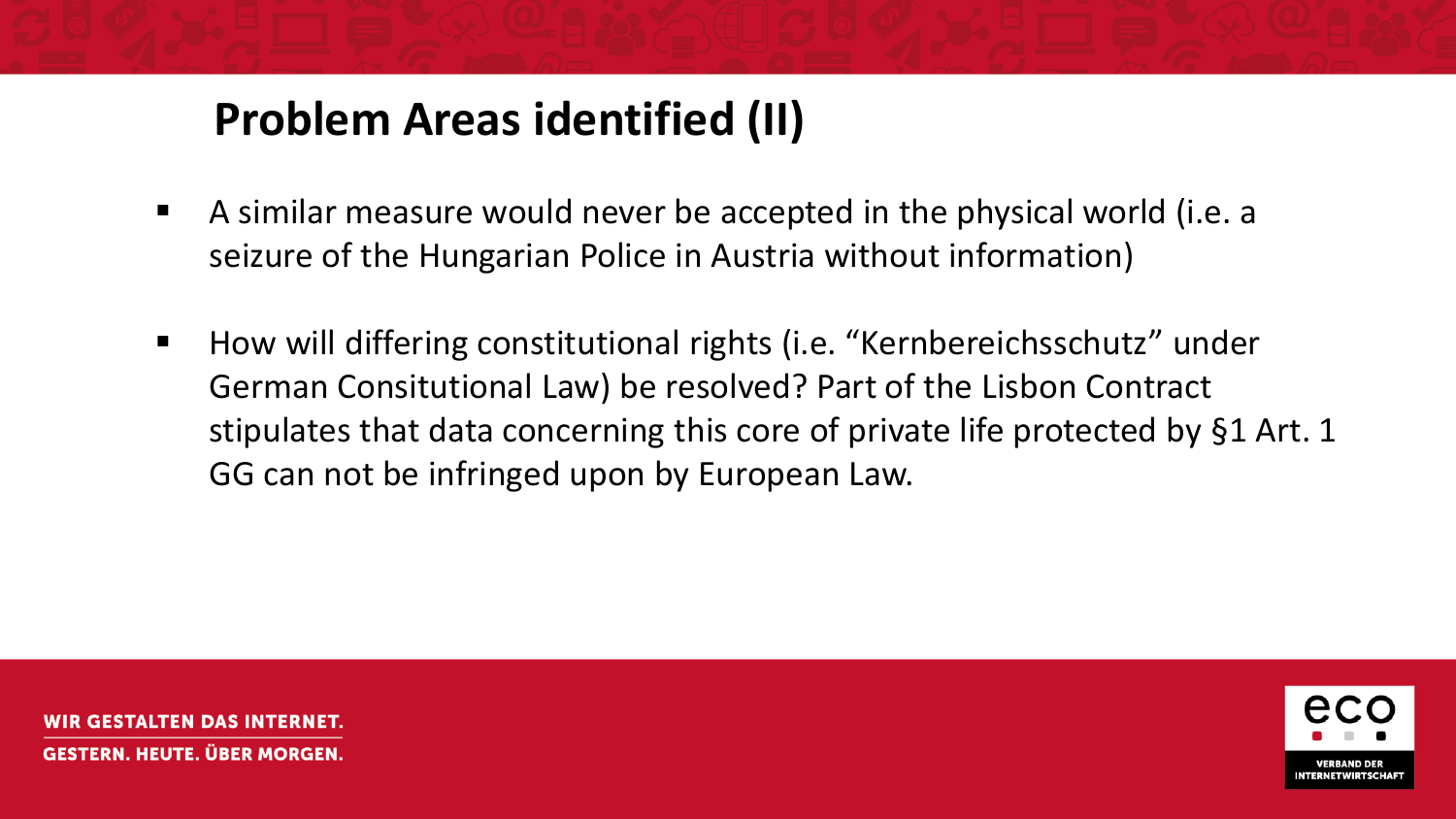### **Procedural Problems**

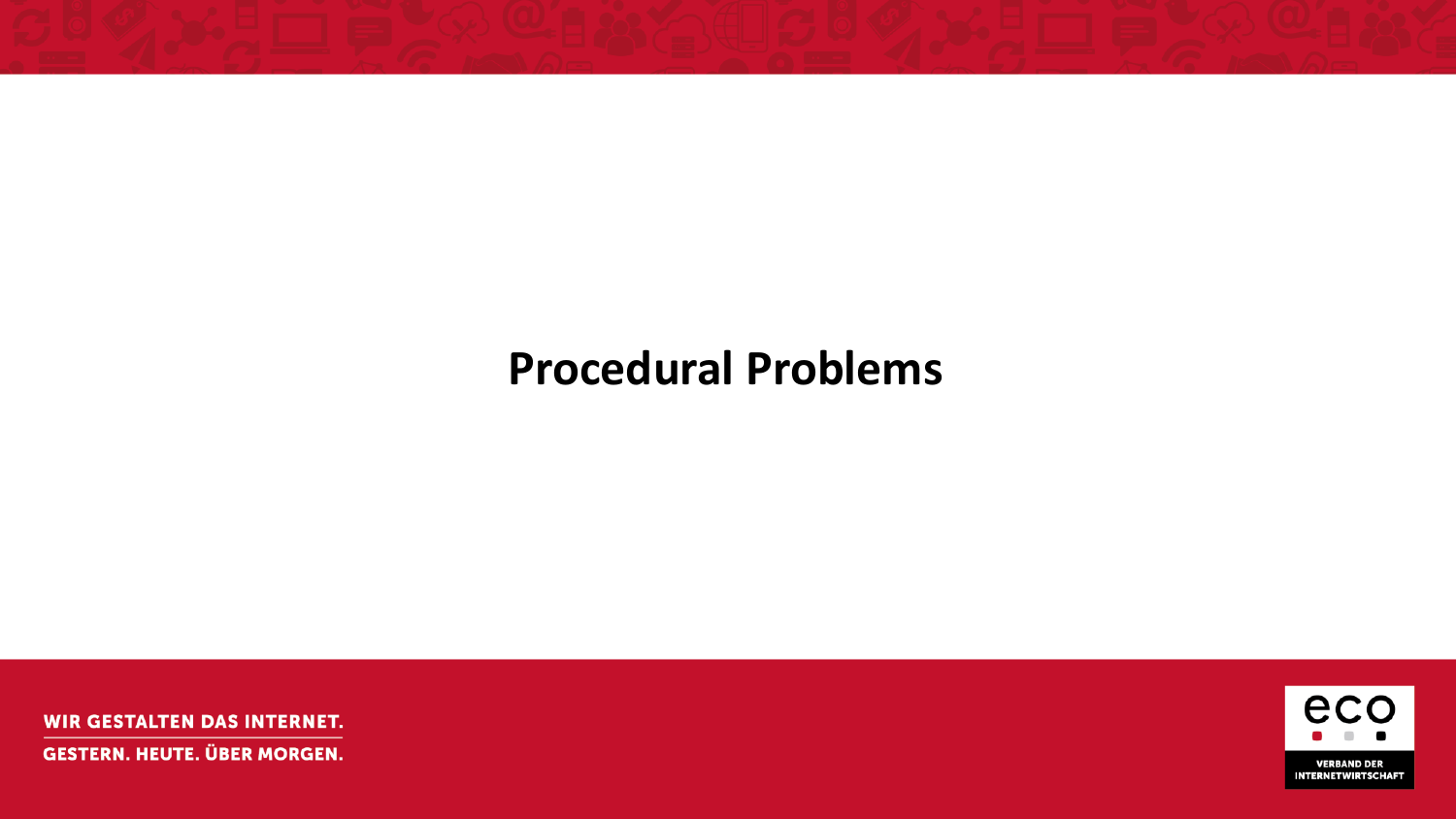# **Issuing authority (Article 4)**

- Every judicial authority of a Member State is authorized to issue a European Production or Preservation Order and contact service providers that offer their services in the EU
- In Germany alone, there are 900 eligible authorities, we estimate 13.000 authorities throughout the EU. It is by no means clear how the authenticity should be established, the service provider will not be able to detect any manipulation
- The problem could possibly be solved were the EU Commission to publish an official list of authorized agencies and orders were to only be electronically transmitted & signed



TEN DAS INTERNET. **GESTERN. HEUTE. ÜBER MORGEN.**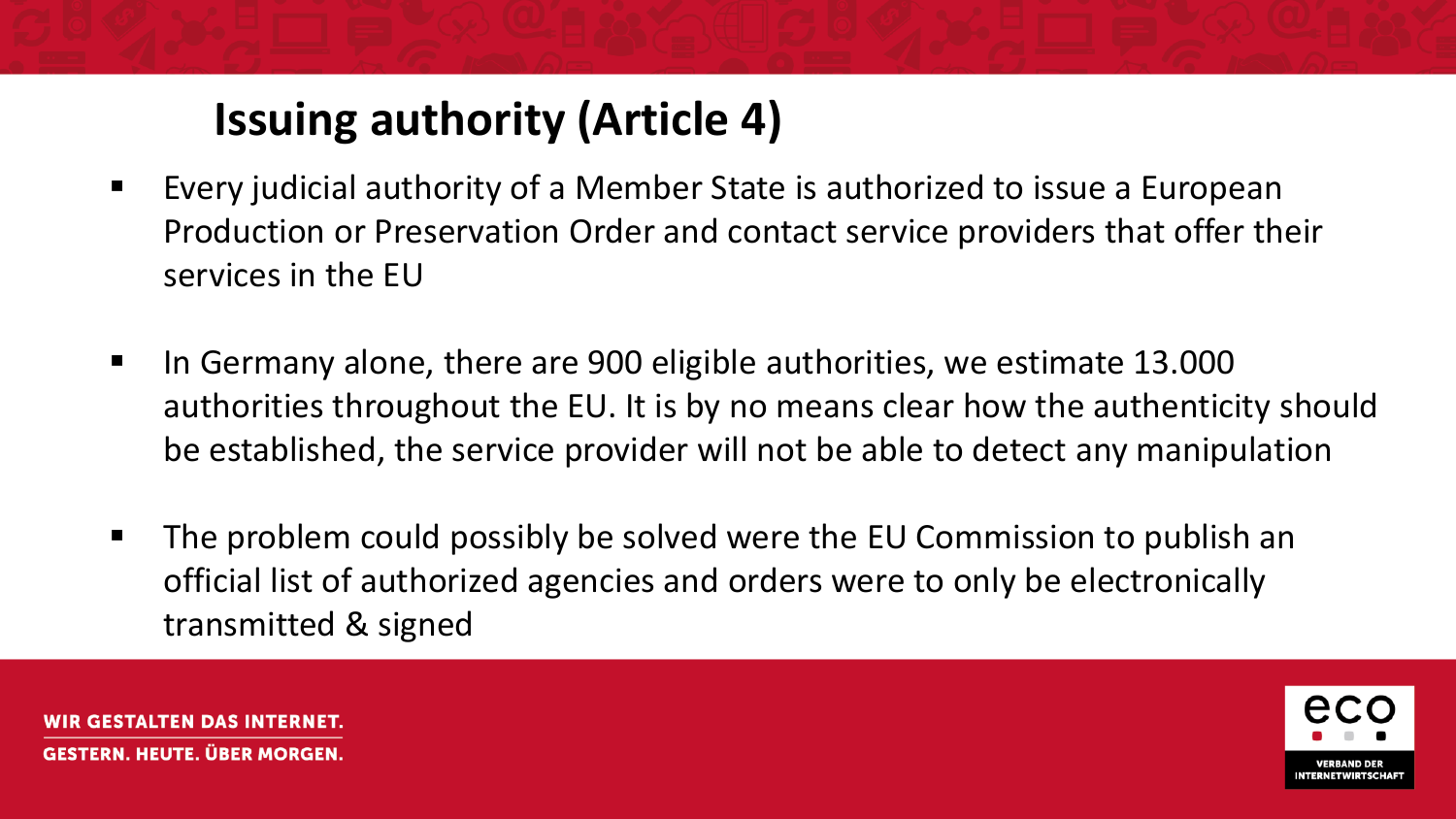## **Regulation of maximum penalties (Article 5) I**

- The prerequisite for the issuing of an EPOC or EPOC-PR requires that the specific criminal act is punishable in the issuing state with a custodial sentence of at least 3 years. This stipulation would require an individual examination by the service provider in each case
- A case-by-case examination of this kind is, however, neither affordable, nor is it the task of the provider to check the legality of the state agency's assessment under the proposed regulation
- This will result in service providers of one Member State to be required to produce data, although the offense is not punishable in the (home-) Member State



LTEN DAS INTERNET **GESTERN. HEUTE. ÜBER MORGEN.**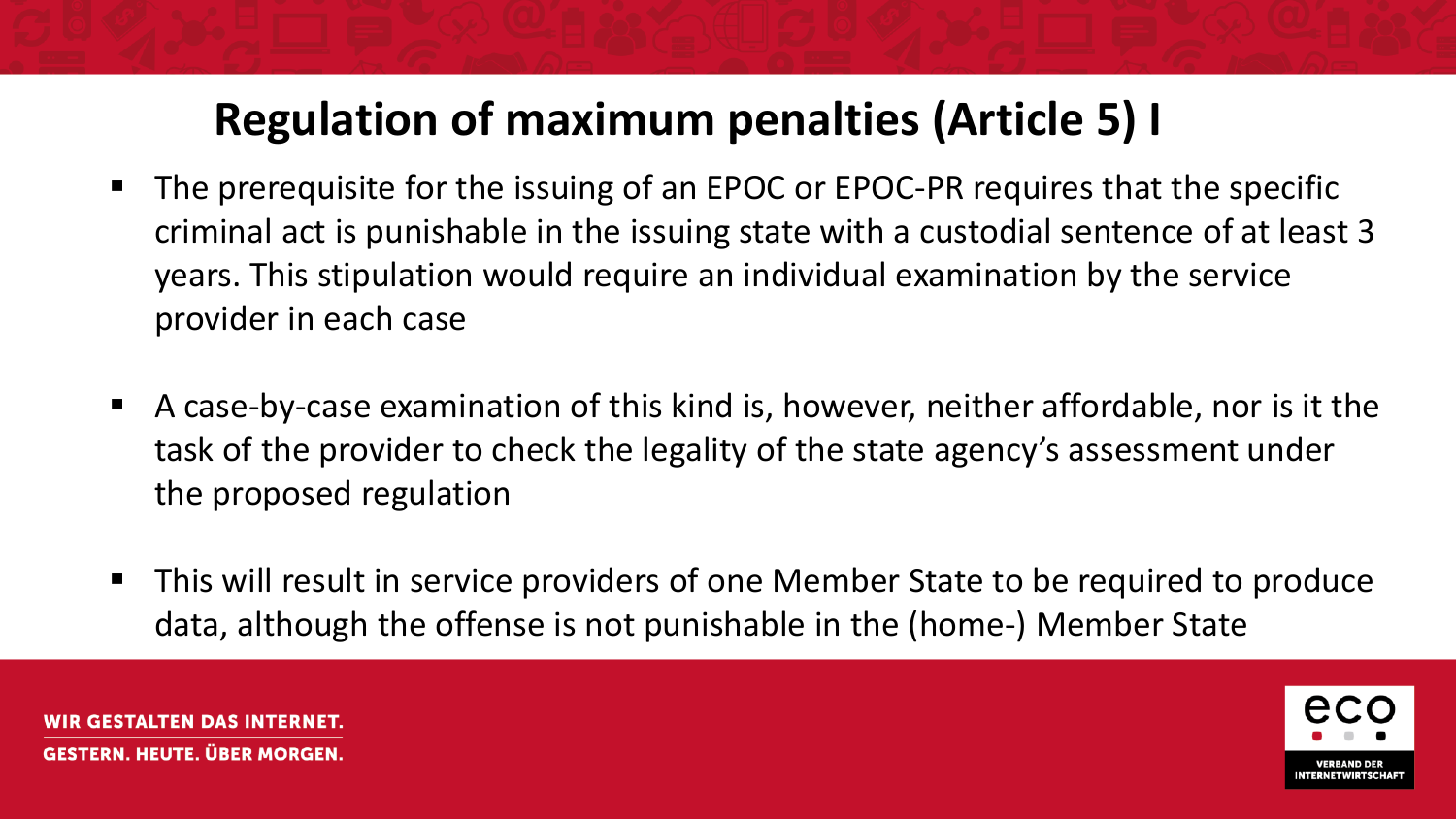### **Regulation of maximum penalties (Article 5) II**

- These problems can be solved through a binding, unified list for the European Union, in which specific offenses for which the production of transactional or content data can be requested are recorded in a catalogue
- In parallel to this, the codes of criminal procedures of the Member States must be adapted. Within the scope of the proposed regulation, it must be ensured that companies are not permitted to produce data for foreign authorities that would domestically be subject to a prohibition of the collection or use of evidence.

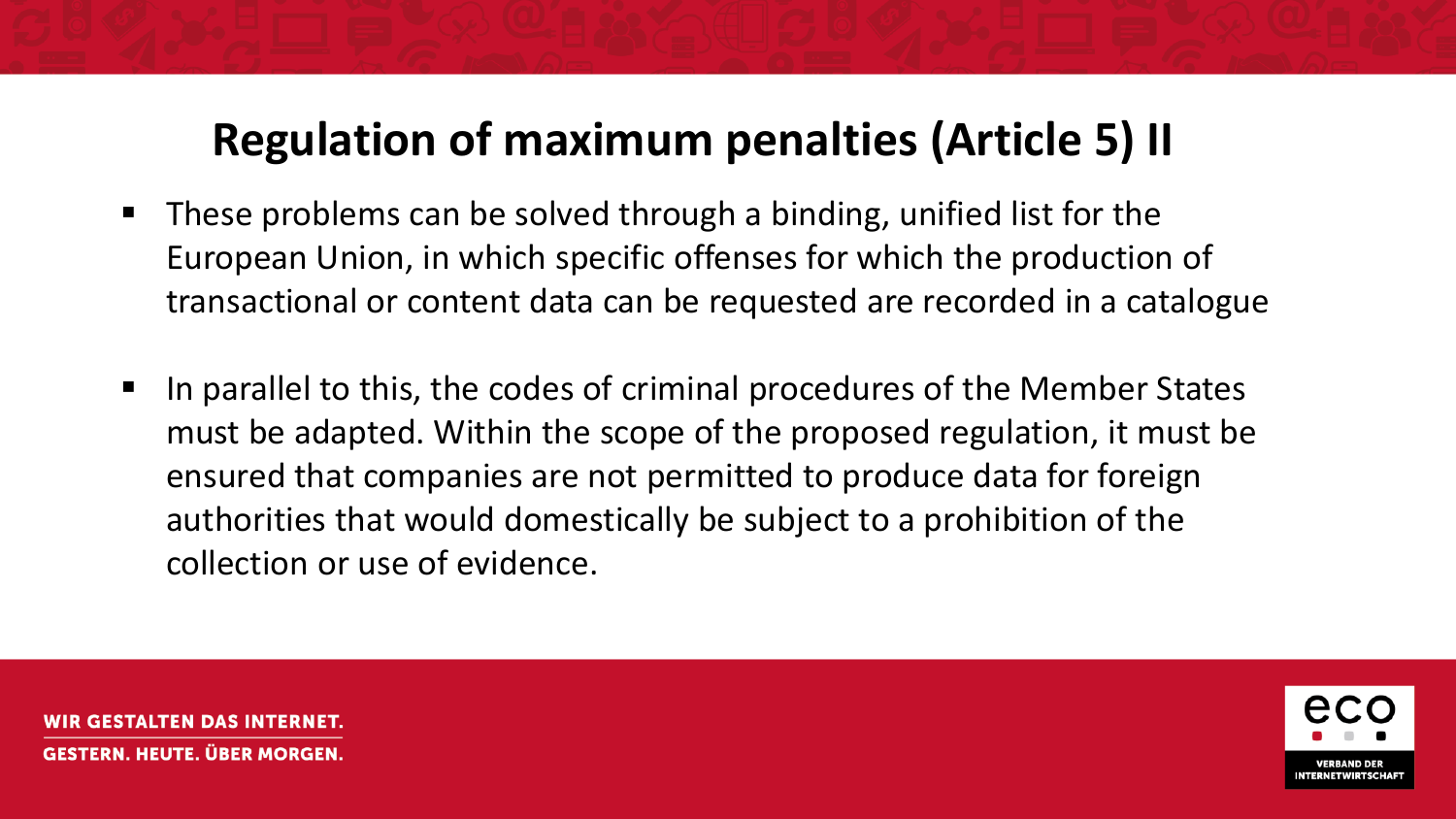### **Relationship to Third Party States**

- The law should clearly state that no transfer of data is permitted to Third Party States, be it a member state or otherwise
- This must preclude the possibility that individual Member States negotiate their own agreement with Third States, on the grounds of which certain data can then be forwarded
- The establishment of such an agreement containing mutual obligations should exclusively be possible through the entire Union (i.e. in relation to the US Cloud Act)

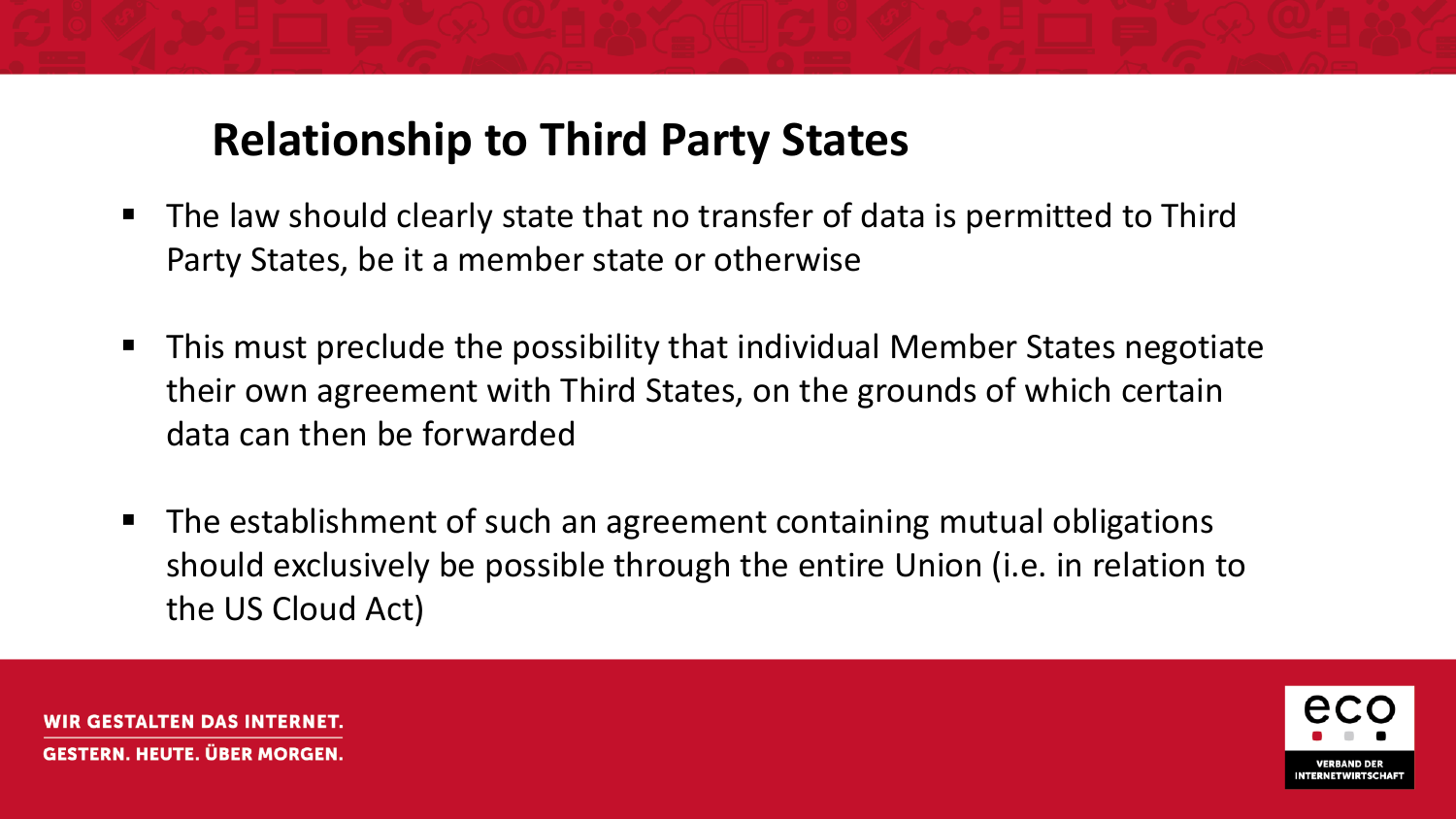#### **Relationship to existing process of voluntary cooperation**

- $\blacksquare$  It is unclear if the powers envisaged in E-Evidence with regard to the object of the regulation are to be understood as conclusive
- The EPOC stipulates stricter provisions than some of the existing models of voluntary cooperation of Member States on the basis of prevailing law
- The latter play an essential practical role for the requests to providers from non-EU states for the production of evidence. For the affected providers, it must be clear which constitutional standards apply

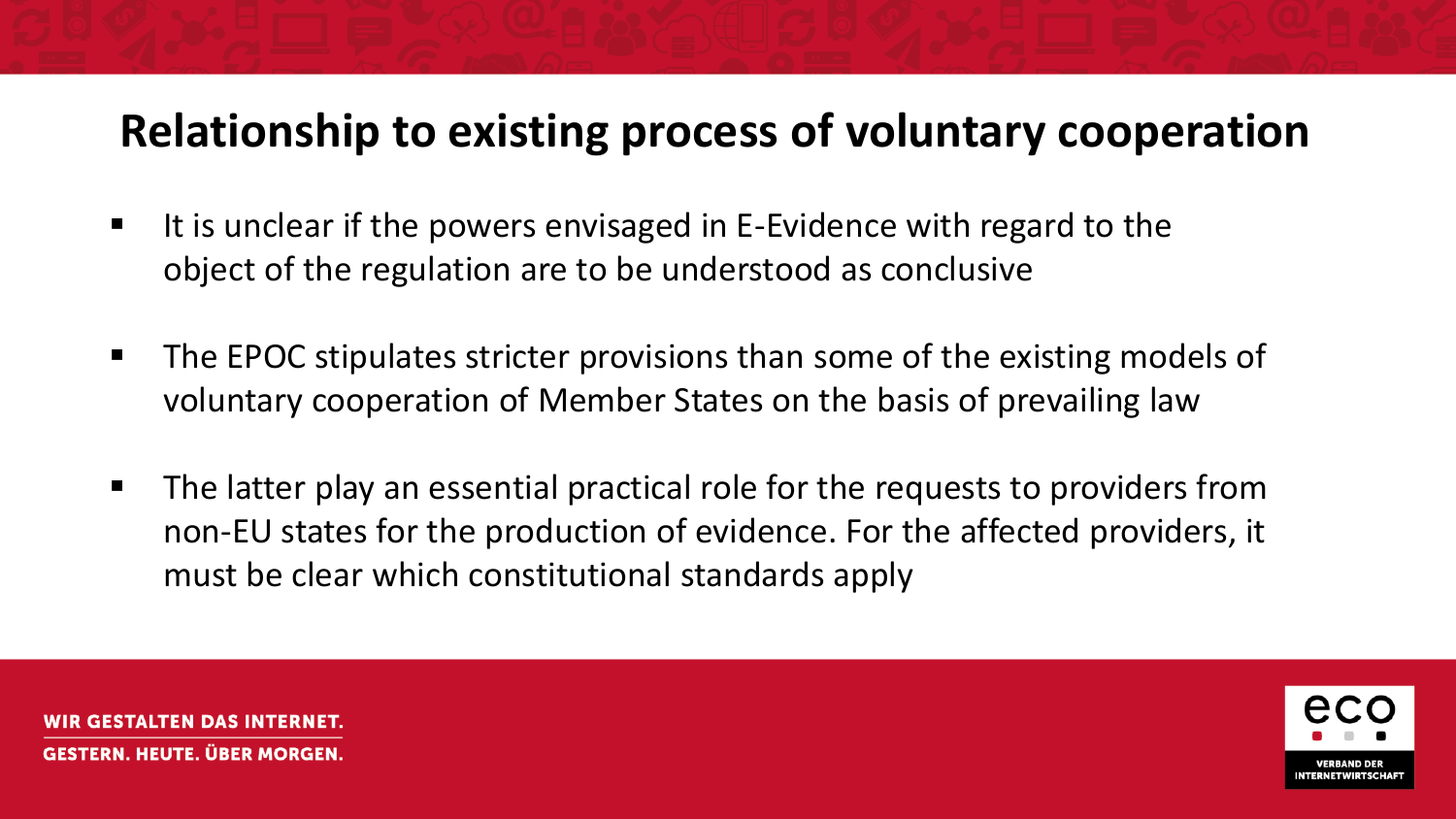## **Harmonization of the technical provisions**

- It is necessary to issue a set of technical guidelines to accompany the regulation in order to implement an efficient and timely response. No specifications are provided for this in the proposal at all (!)
- A broadening of the proposed regulation to include a technical specification is essential in order to guarantee the integrity and security of the data in transit (i.e. like ETSI TS 103 462 for the (similar) EIO)
- Further technical provisions are required to enable the precise, automated identification of the sender and addressee of an EPOC (i.e. in the current proposal an EPOC could be sent even via FAX transmission)



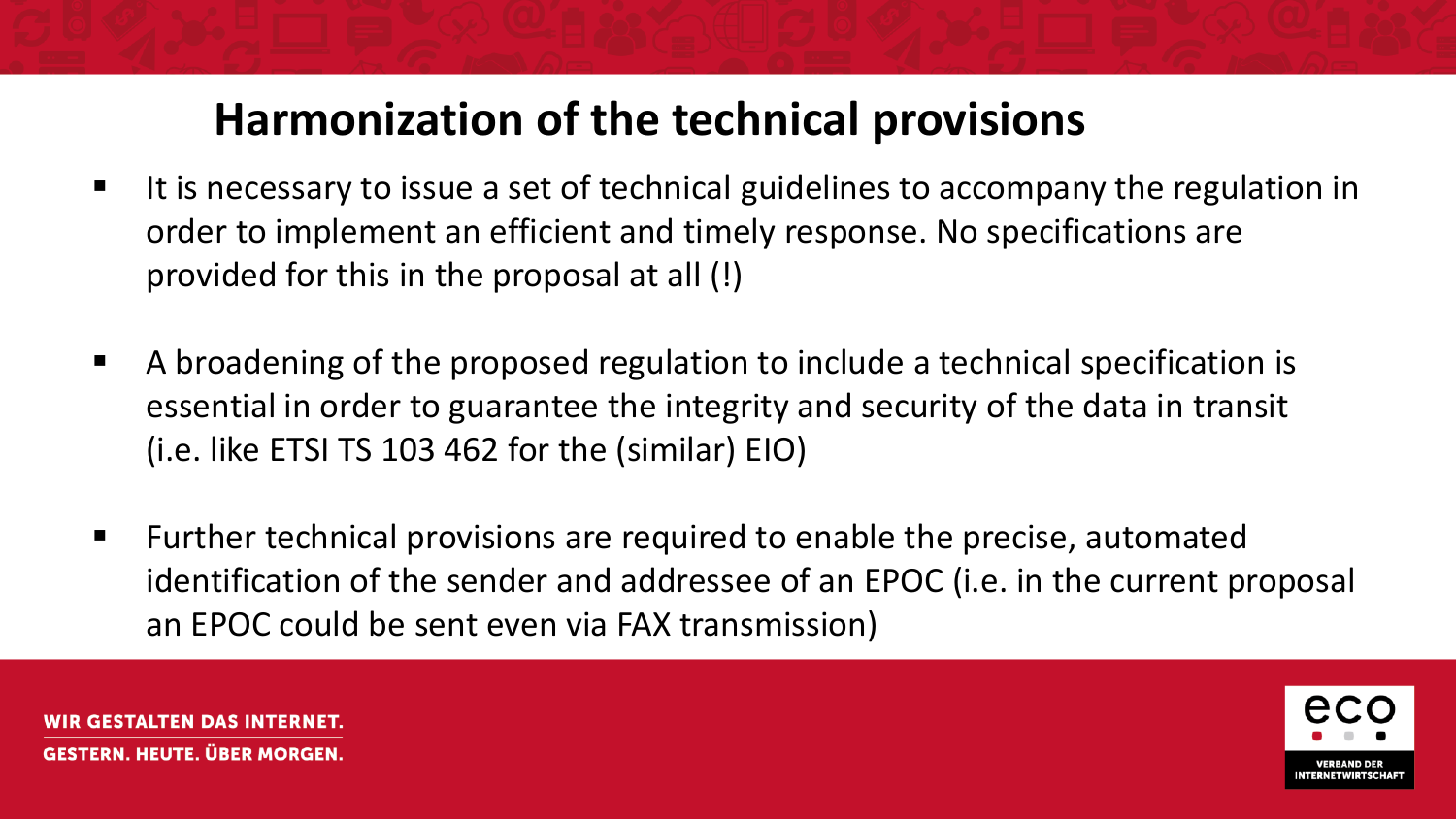## **Companies responsibilities**

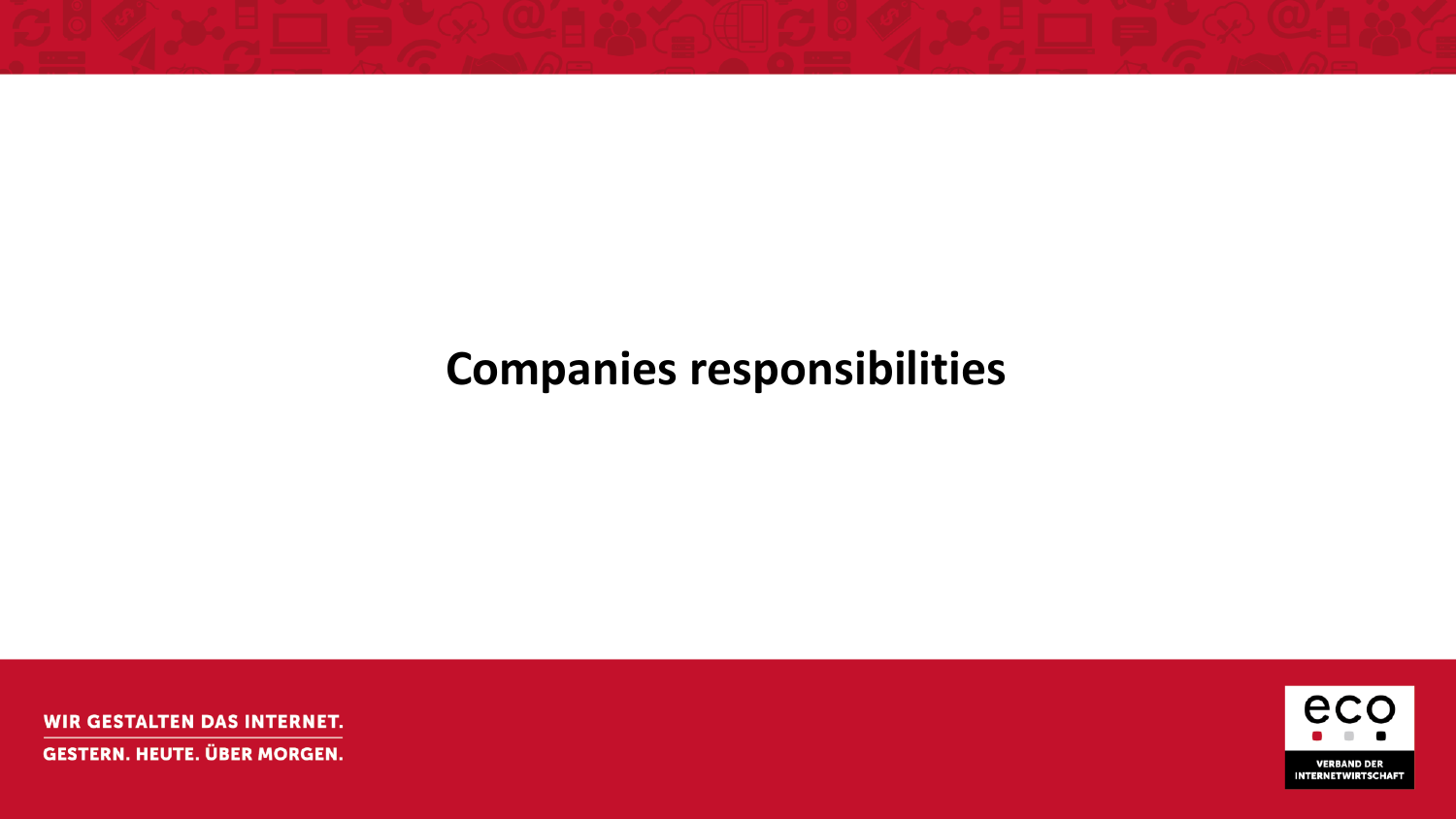## **Industry is very critical**

- In principle, industry welcomes a unified procedure for a single market
- However, the direct contact of state authorities with individual service providers has first and foremost to do with the discharge of sovereign tasks by the recipient state (no "double tandem")
- There should be no passing of responsibility to safeguard individual rights from the recipient state to private sector companies
- Many procedural problems with respect to individual rights & companies responsibilities to safeguard user data can be foreseen



'EN DAS INTERNET **GESTERN. HEUTE. ÜBER MORGEN.**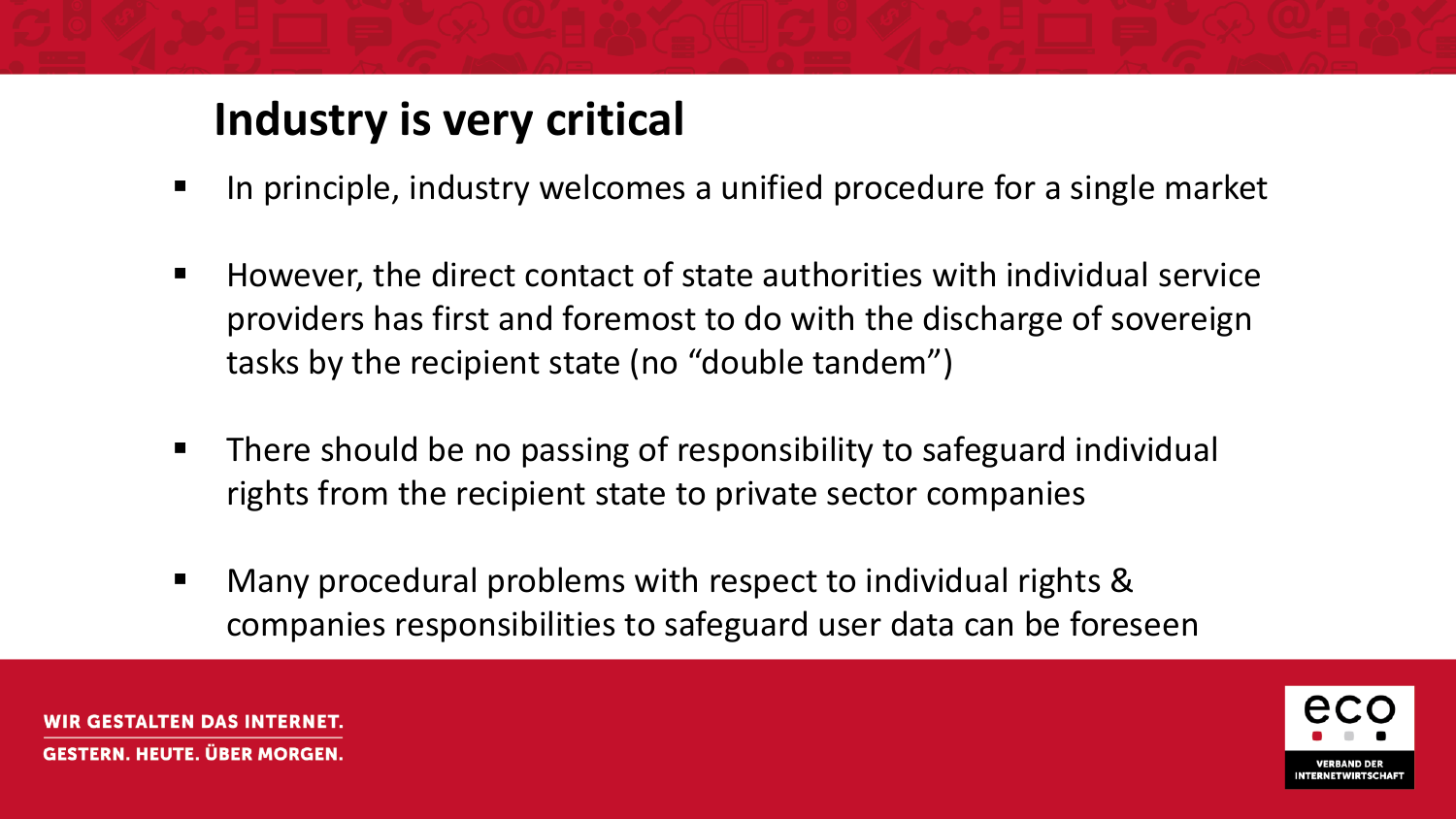# **Liabilities (I)**

- A potential liability of the service provider has not been regulated for in the proposal. It requires clarification that the providers are only acting on an official state order and only carry out measures that have been prescribed by the state
- A passage should be inserted into the law in which the liability of the companies – with the exception of intent and gross negligence – is precluded if the order is refused on legal grounds.
- This should also apply in the case of a manipulation that was not readily detectable for the provider.



TEN DAS INTERNET **GESTERN. HEUTE. ÜBER MORGEN.**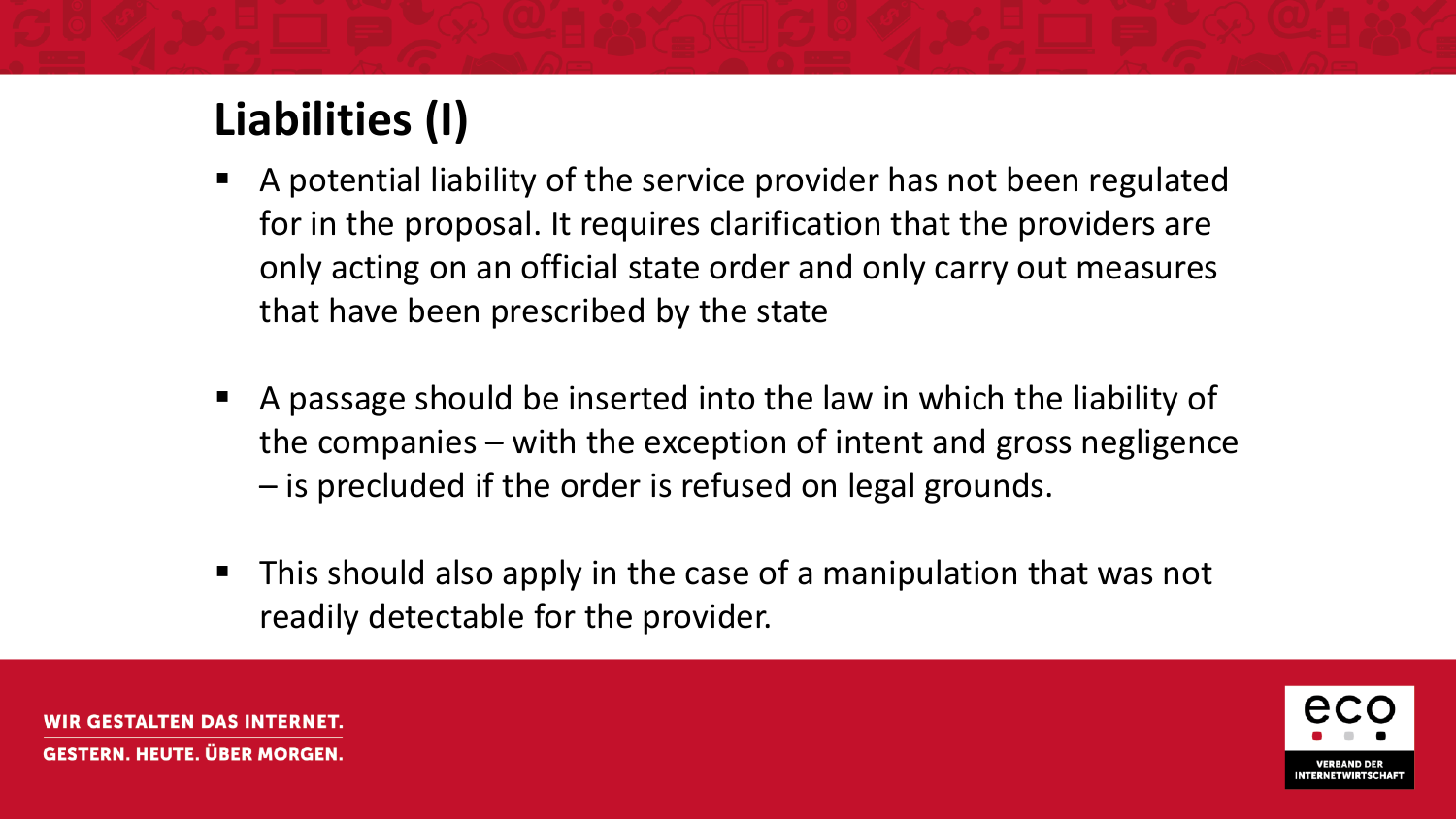# **Liabilities (II)**

- Service providers cannot undertake legal assessments in 28 different legal systems. Given that the liability of the service provider is clearly not intended by the Commission, this should be expressly included and clarified
- Irrespective of this, it must be made clear that there exists a prohibition of the use of evidence for data that has been unjustly collected or produced
- It must be clear that no use of the data is permissible for cases that fall outside of the original grounds for the forwarding of data



TEN DAS INTERNET. **GESTERN. HEUTE. ÜBER MORGEN.**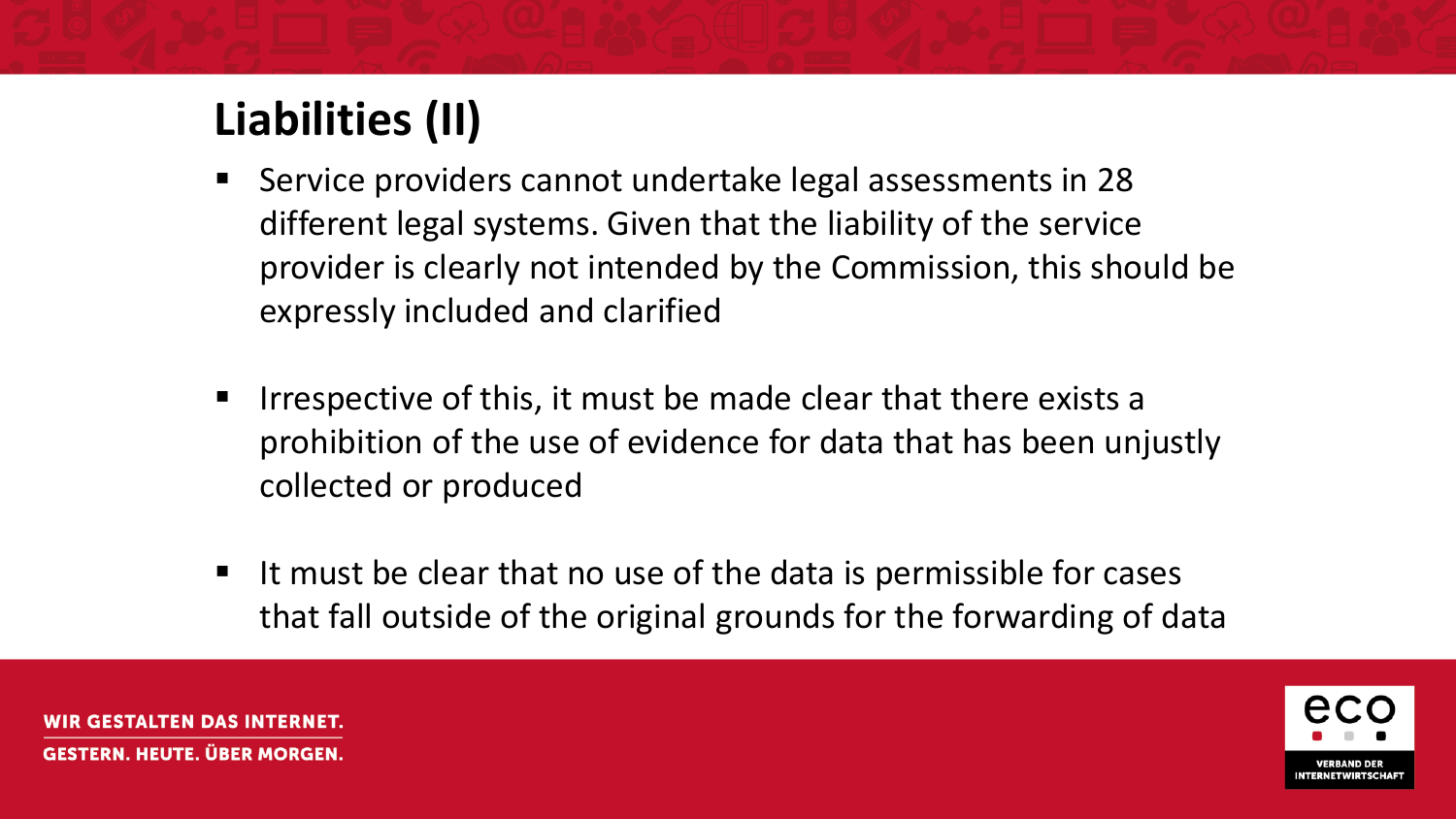## **Status of the Proposal**

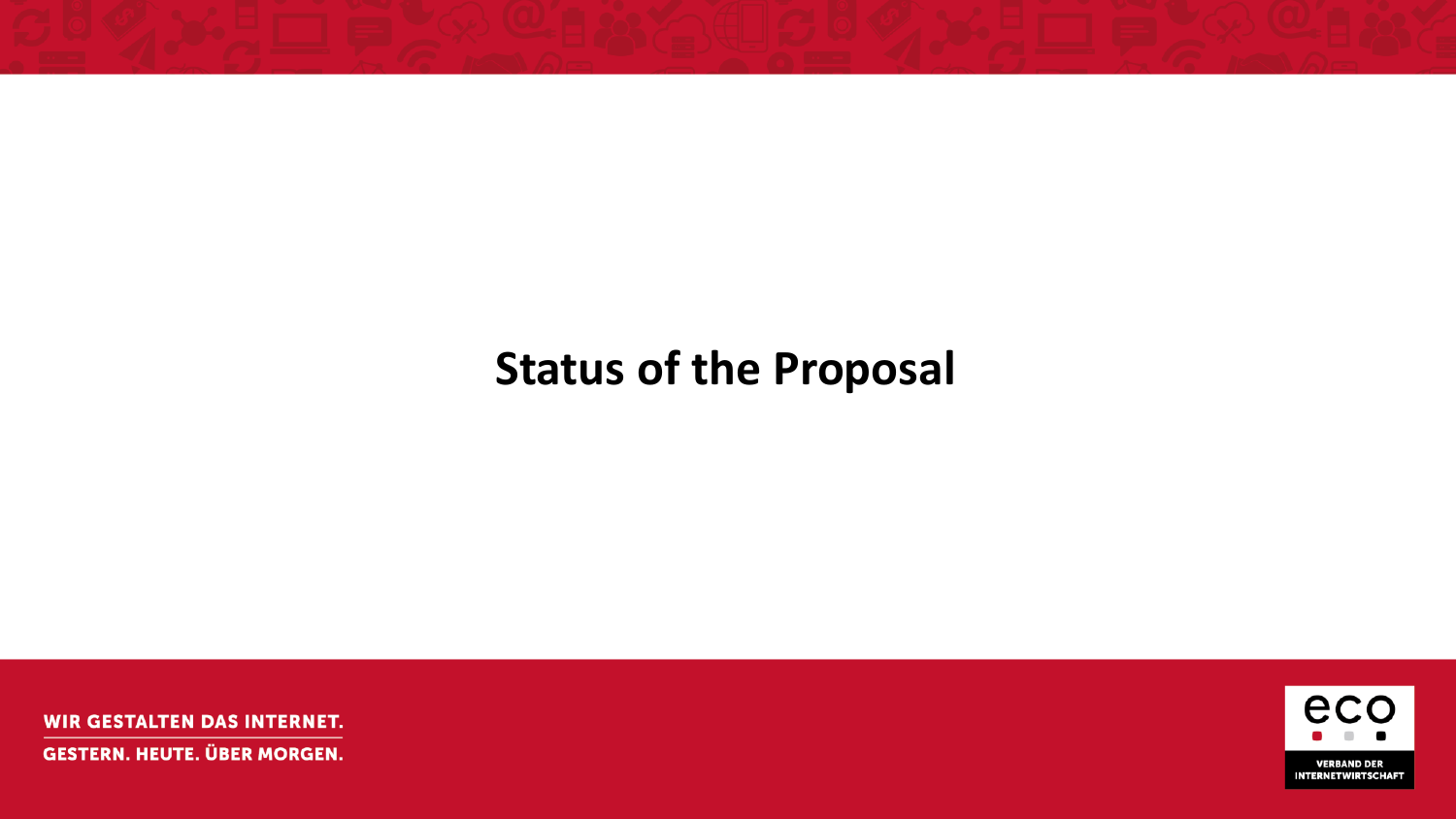### **Where are we in the Process?**

- The proposal for a regulation is **not** passed yet
- Position of the European Data Protection Board, adopted 26. Sep 2018, is very critical
- It was, however, adopted by the Council on 07. Dec 2018
- Parliament held a hearing on 28. Nov 2018, further proceedings are pending. It is unclear if there will be any progress before the EU election in May 2019.



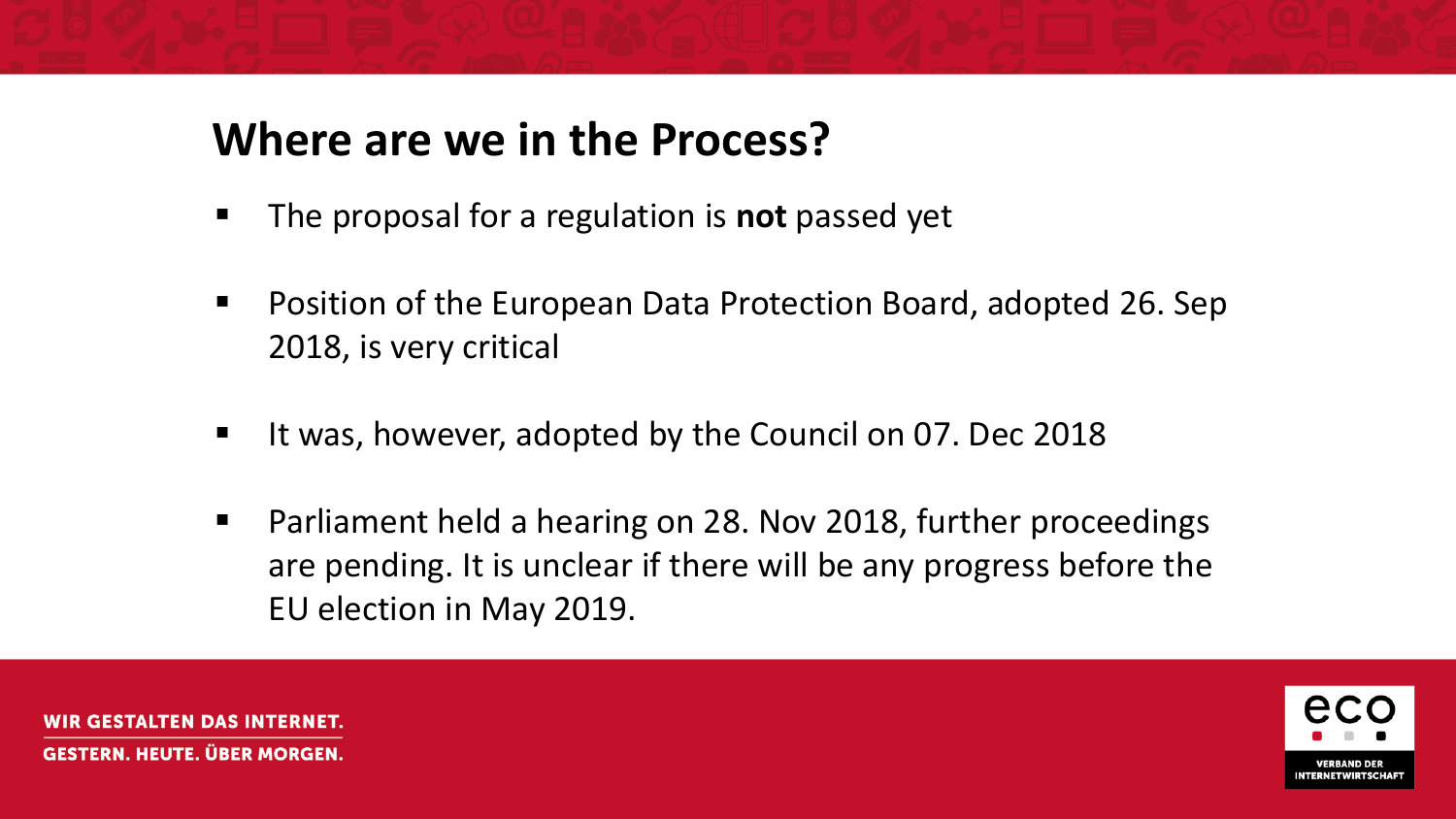## **A call to action!**

- At the moment, only a handful of countries oppose the regulation (Germany, Netherlands, Finland, Greece, Hungary, Latvia, Czech Republic)
- Advocates for the proposal include France, Spain, Ireland, Belgium, etc.
- We desperately need critical voices in major EU countries, asking their local government as well as MEPs to withdraw support for the proposed regulation
- Talking points even for the conservative side! could include the discharge of sovereignty, invalidation of domestic laws and procedures as well as the potential for corporate espionage

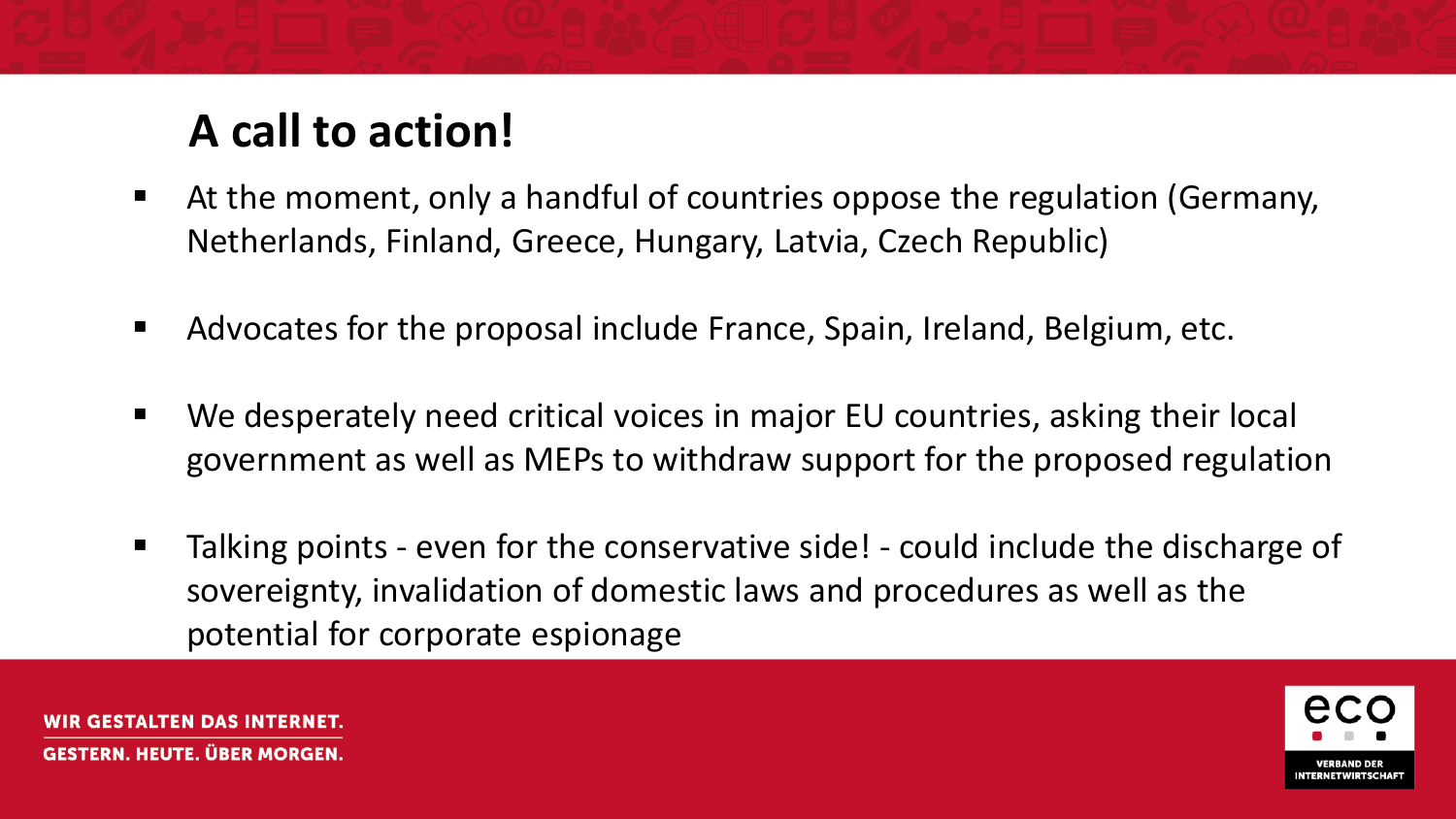## **Materials used / Recommended reading**

EU Proposal for an European Production Order - COM (2018) 225 final <https://eur-lex.europa.eu/legal-content/EN/TXT/PDF/?uri=CELEX:52018PC0225&from=EN>

Opinion of the European Data Protection Board <https://edpb.europa.eu/sites/edpb/files/files/file1/eevidence\_opinion\_final\_en.pdf>

LIBE Study "An assessment of the Commission's proposals on electronic evidence" <http://www.europarl.europa.eu/RegData/etudes/STUD/2018/604989/IPOL\_STU(2018)6049 89\_EN.pdf>